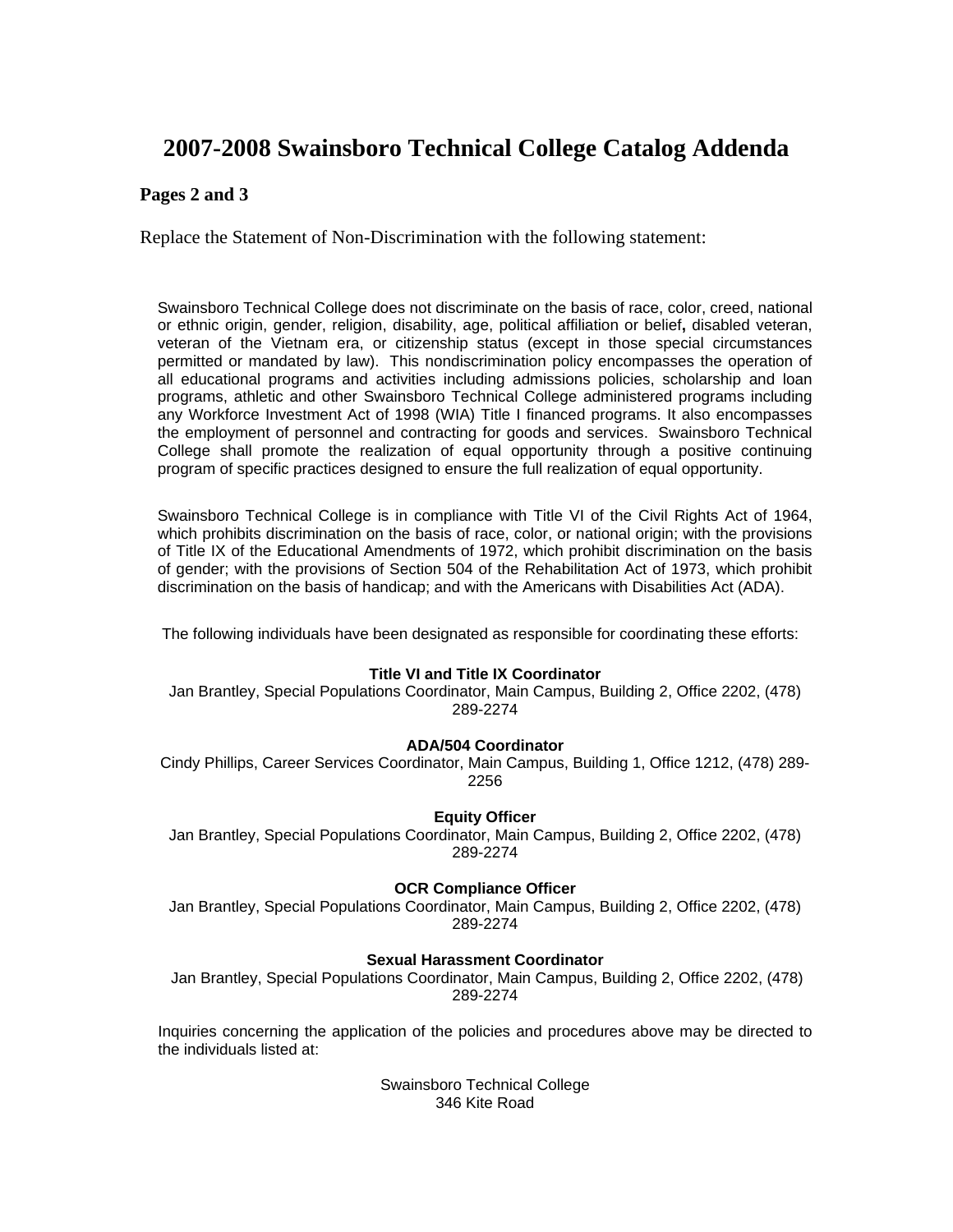## Swainsboro, Georgia 30401 (478) 289-2200

## **Pages 4 and 5**

Replace the list of accreditations with the list found at the following web address:

http://www.swainsborotech.edu/Accreditation%20and%20Oversight.htm

## **Page 57**

The tuition rate for Swainsboro Technical College increased to \$36 per credit hour effective Winter Quarter 2008 and to \$53 per credit hour for selected Technical Certificates of Credit listed on Page 58.

The tables below replace the tables published on Pages 57 and 58.

# **In-state Tuition and Fees**

|              |                |                 |                     |                  | <b>Instructional</b><br><b>Technology</b> |        |
|--------------|----------------|-----------------|---------------------|------------------|-------------------------------------------|--------|
| <b>Hours</b> | <b>Tuition</b> | <b>Activity</b> | <b>Registration</b> | <b>Insurance</b> | Fee                                       | Total  |
| 1            | 36.00          | 16.00           | 26.00               | 4.00             | 35.00                                     | 117.00 |
| 2            | 72.00          | 16.00           | 26.00               | 4.00             | 35.00                                     | 153.00 |
| 3            | 108.00         | 16.00           | 26.00               | 4.00             | 35.00                                     | 189.00 |
| 4            | 144.00         | 16.00           | 26.00               | 4.00             | 35.00                                     | 225.00 |
| 5            | 180.00         | 16.00           | 26.00               | 4.00             | 35.00                                     | 261.00 |
| 6            | 216.00         | 16.00           | 26.00               | 4.00             | 35.00                                     | 297.00 |
| 7            | 252.00         | 16.00           | 26.00               | 4.00             | 35.00                                     | 333.00 |
| 8            | 288.00         | 16.00           | 26.00               | 4.00             | 35.00                                     | 369.00 |
| 9            | 324.00         | 16.00           | 26.00               | 4.00             | 35.00                                     | 405.00 |
| 10           | 360.00         | 16.00           | 26.00               | 4.00             | 35.00                                     | 441.00 |
| 11           | 396.00         | 16.00           | 26.00               | 4.00             | 35.00                                     | 477.00 |
| 12           | 432.00         | 16.00           | 26.00               | 4.00             | 35.00                                     | 513.00 |
|              |                |                 |                     |                  |                                           |        |

## **In-state Tuition and fees for Selected Technical Certificates of Credit**

|              |                |                 |                     |                  | <b>Instructional</b><br><b>Technology</b> |              |
|--------------|----------------|-----------------|---------------------|------------------|-------------------------------------------|--------------|
| No. of Hours | <b>Tuition</b> | <b>Activity</b> | <b>Registration</b> | <b>Insurance</b> | <b>Fee</b>                                | <b>Total</b> |
|              | 53.00          | 16.00           | 26.00               | 4.00             | 35.00                                     | 134.00       |
| 2            | 106.00         | 16.00           | 26.00               | 4.00             | 35.00                                     | 187.00       |
| 3            | 159.00         | 16.00           | 26.00               | 4.00             | 35.00                                     | 240.00       |
| 4            | 212.00         | 16.00           | 26.00               | 4.00             | 35.00                                     | 293.00       |
| 5            | 265.00         | 16.00           | 26.00               | 4.00             | 35.00                                     | 346.00       |
| 6            | 318.00         | 16.00           | 26.00               | 4.00             | 35.00                                     | 399.00       |
| 7            | 371.00         | 16.00           | 26.00               | 4.00             | 35.00                                     | 452.00       |
| 8            | 424.00         | 16.00           | 26.00               | 4.00             | 35.00                                     | 505.00       |
| 9            | 477.00         | 16.00           | 26.00               | 4.00             | 35.00                                     | 558.00       |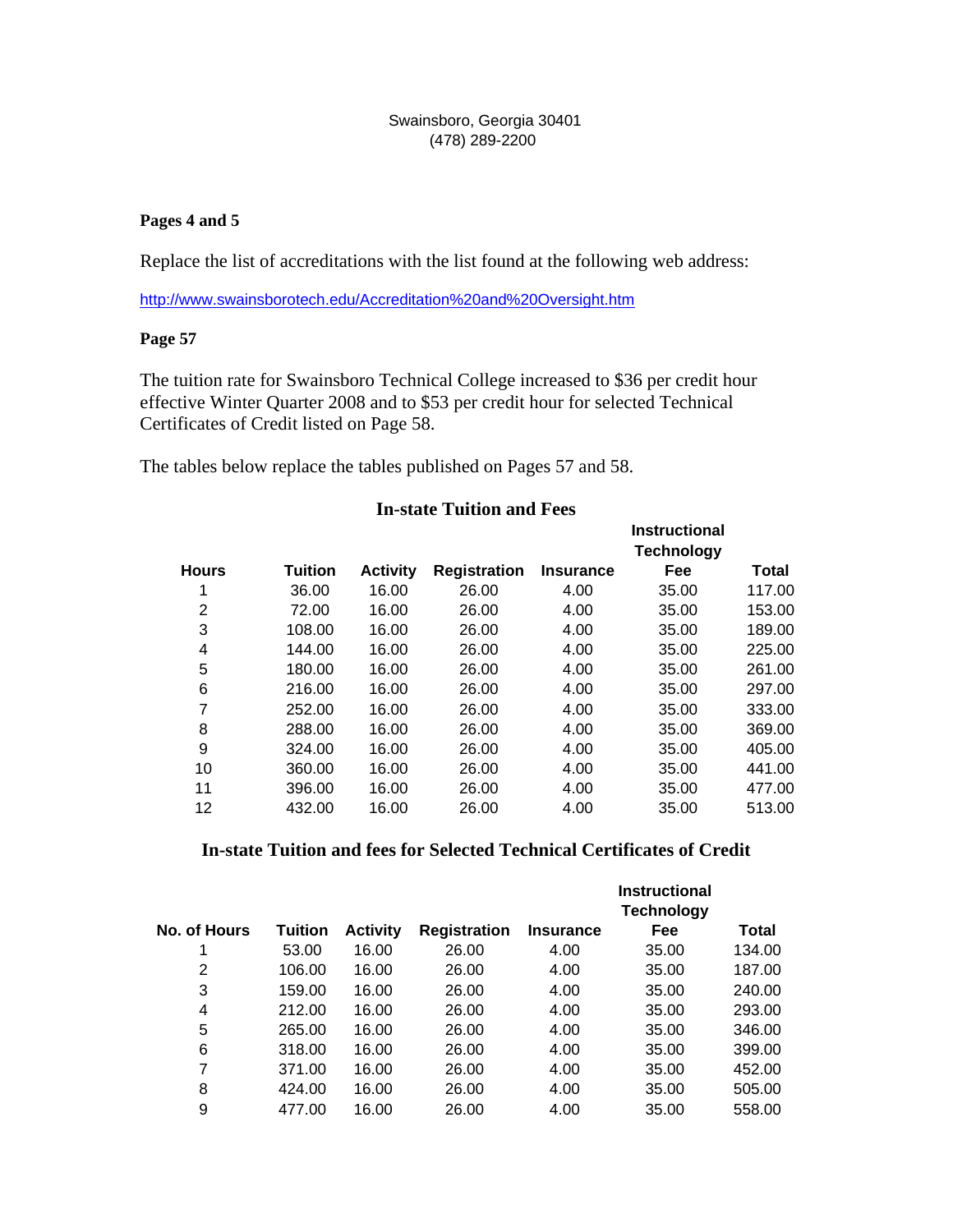| - 10 | 530.00 | 16.00 | 26.00 | 4.00 | 35.00 | 611.00 |
|------|--------|-------|-------|------|-------|--------|
| - 11 | 583.00 | 16.00 | 26.00 | 4.00 | 35.00 | 664.00 |
| - 12 | 636.00 | 16.00 | 26.00 | 4.00 | 35.00 | 717.00 |

## **Pages 59 and 60**

Replace the Institutional Refund Policy with the following policy:

Students withdrawing from a course by the end of the third instructional day of the quarter and no shows shall receive a 100% refund of applicable tuition (hours below the 12-hour tuition cap) and applicable refundable fees, excluding the application fee. Exceptions may be allowed for customized courses that do not follow the college's standard academic calendar. Students who withdraw from a course after the third instructional day of the quarter shall receive no refund.

For those students receiving federal financial aid, the technical colleges shall make available Consumer Information that may be found at www.ifap.ed.gov under the appropriate aid year's Handbook. Although there will be no refund of tuition and fees after the third instructional day, withdrawing students receiving Federal Pell Grant will have awards adjusted in compliance with the Return to Title IV process (R2T4) outlined in the Federal Student Aid Handbook.

Note: Refunds are made without requiring a request from the student. Refunds are made within 30 days (a) of the last date of attendance if written notification has been provided to Swainsboro Technical College by the student, or (b) from the date Swainsboro Technical College terminates the student or determines withdrawal by the student.

#### Refunds of books and supplies

No refunds shall be made for used supplies and equipment such as cosmetology kits, diskettes, tools, and uniforms. Refunds shall be made for books that are returned in new condition and accompanied by a receipt in accordance with the college's book refund policy. The book refund policy shall be prominently posted in the technical college bookstore. Technical colleges that have contracted out their bookstore operations shall ensure that the contractor adheres to the college's book refund policy.

## Refund Procedure

- 1. Students are requested to provide a current address to the Business Office.
- 2. Checks will be printed on the next check run and may be picked up or mailed.

## Payment of Title IV Funds Policy

Students eligible to receive Title IV funds may or may not receive payment. Payments for Title IV recipients who totally withdraw from school are calculated as follows: the number of Calendar Days Completed divided by the number of days in a quarter, which equals the percentage of the quarter attended and the percentage of Title IV aid earned.

However, the student receives 100% of the funds if he/she has attended more than 60 percent of the quarter. If funds are remaining after tuition and fees are deducted from Title IV funds, a check for the remainder will be issued to the student by the  $28<sup>th</sup>$  day of the term or within 14 days of the date the Title IV aid is posted to the student's account.

## **Pages 184**

Replace the course description for ENG 193 with the following description: